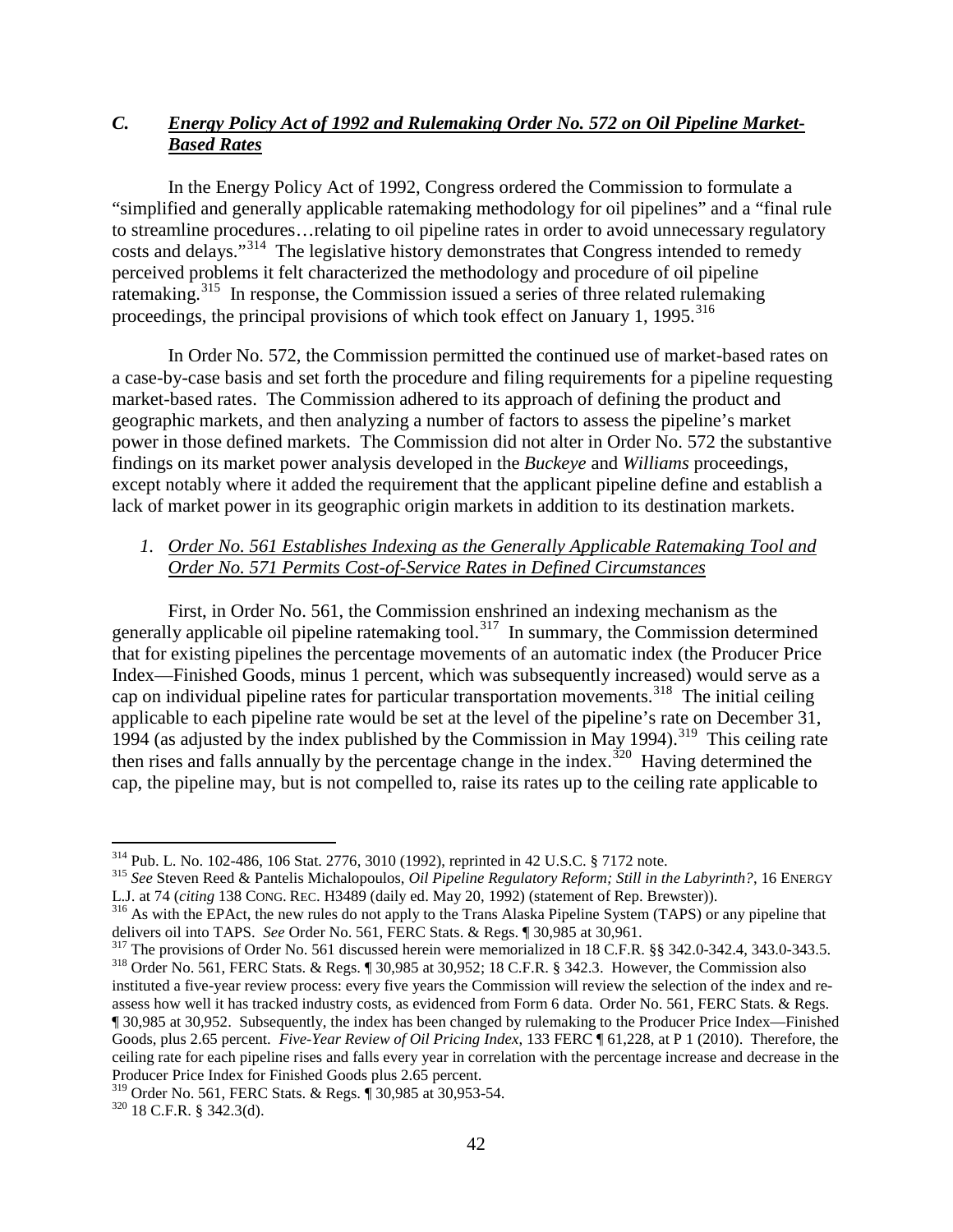that index year.<sup>[321](#page-1-0)</sup> If, on the other hand, the index decreases, and the rate exceeds the new ceiling as a result, the pipeline must decrease its rate to the new ceiling.<sup>[322](#page-1-1)</sup> Order No. 561 provided that the initial rate for new pipeline services (subsequently subject to the index cap) is to be set either by filing a cost of service submission, or by filing a rate with the support of one non-affiliated shipper (subject to being supported by cost of service submissions should protests be filed). $323$ 

The principal effect of indexing is to preserve the value of existing rates in real (i.e. inflation-adjusted) terms.<sup>[324](#page-1-3)</sup> The perceived benefits of the indexing system are simplicity, increased incentives for efficiency, protection of shippers against rate increases in excess of inflation,<sup>[325](#page-1-4)</sup> the ability to "change rates rapidly to respond to competitive forces," and the reduction in the "time and expense traditionally associated with filing rate cases."<sup>[326](#page-1-5)</sup>

In a separate rulemaking proceeding, Order No. 571 established that cost-of-service rate filings would remain relevant outside of setting the initial rate, but only as an alternative to indexing and only under certain defined circumstances. [327](#page-1-6) An oil pipeline may charge rates through cost-of-service filings if it demonstrates "that there is a substantial divergence between the actual costs experienced by the carrier and the rate resulting from application of the index" such that the index ceiling rate would be unjust and unreasonable.<sup>[328](#page-1-7)</sup> Likewise, a shipper can challenge rate changes within the index ceiling by raising reasonable grounds that the rates from indexing are substantially in excess of recovering actual costs incurred by the pipeline.<sup>[329](#page-1-8)</sup> Once a party makes the showing entitling it to cost-of-service review, the orders contemplate no substantive change in the Opinion No. 154-B methodology.<sup>[330](#page-1-9)</sup> Therefore, indexed rates are presumptively just and reasonable, and although the presumption can be rebutted in some instances based on cost-of-service data, those instances are narrowly defined.

## *2. Order No. 572 Establishes Filing Requirements and Procedures for Market-Based Rates*

Order No. 572 provided that market-based rates would remain an option for oil pipelines. Order No. 572 also outlined the filing requirements for oil pipelines that seek to charge marketbased rates and provided procedures applicable to those filings.<sup>331</sup> The order did not alter the substantive analysis of its market power inquiry as developed in the *Buckeye* and *Williams*  proceedings discussed above, except in a few limited circumstances. Likewise, contrary to proposals submitted by various commenters, the Commission refrained from endorsing any generally applicable definitions for the product or geographic markets, and again declined to adopt numerical thresholds or benchmarks of market power. Generally applicable definitions of

<span id="page-1-6"></span>

<span id="page-1-1"></span><span id="page-1-0"></span><sup>&</sup>lt;sup>321</sup> 18 C.F.R. § 342.3(a).<br><sup>322</sup> Order No. 561-A, FERC Stats. & Regs. ¶ 31,000 at 31,099; 18 C.F.R. § 342.3(e).<br><sup>323</sup> 18 C.F.R. § 342.2.<br><sup>324</sup> Order No. 561, FERC Stats. & Regs. ¶ 30,985 at 30,950.<br><sup>325</sup> Id. at 30,948-49

<span id="page-1-2"></span>

<span id="page-1-3"></span>

<span id="page-1-4"></span>

<span id="page-1-5"></span>

<span id="page-1-7"></span>

<span id="page-1-9"></span><span id="page-1-8"></span><sup>&</sup>lt;sup>330</sup> See Steven Reed & Pantelis Michalopoulos, *Oil Pipeline Regulatory Reform; Still in the Labyrinth?*, 16 ENERGY L.J. at 84-85.

<span id="page-1-10"></span> $331$  Order No. 572, FERC Stats. & Regs. ¶ 31,007.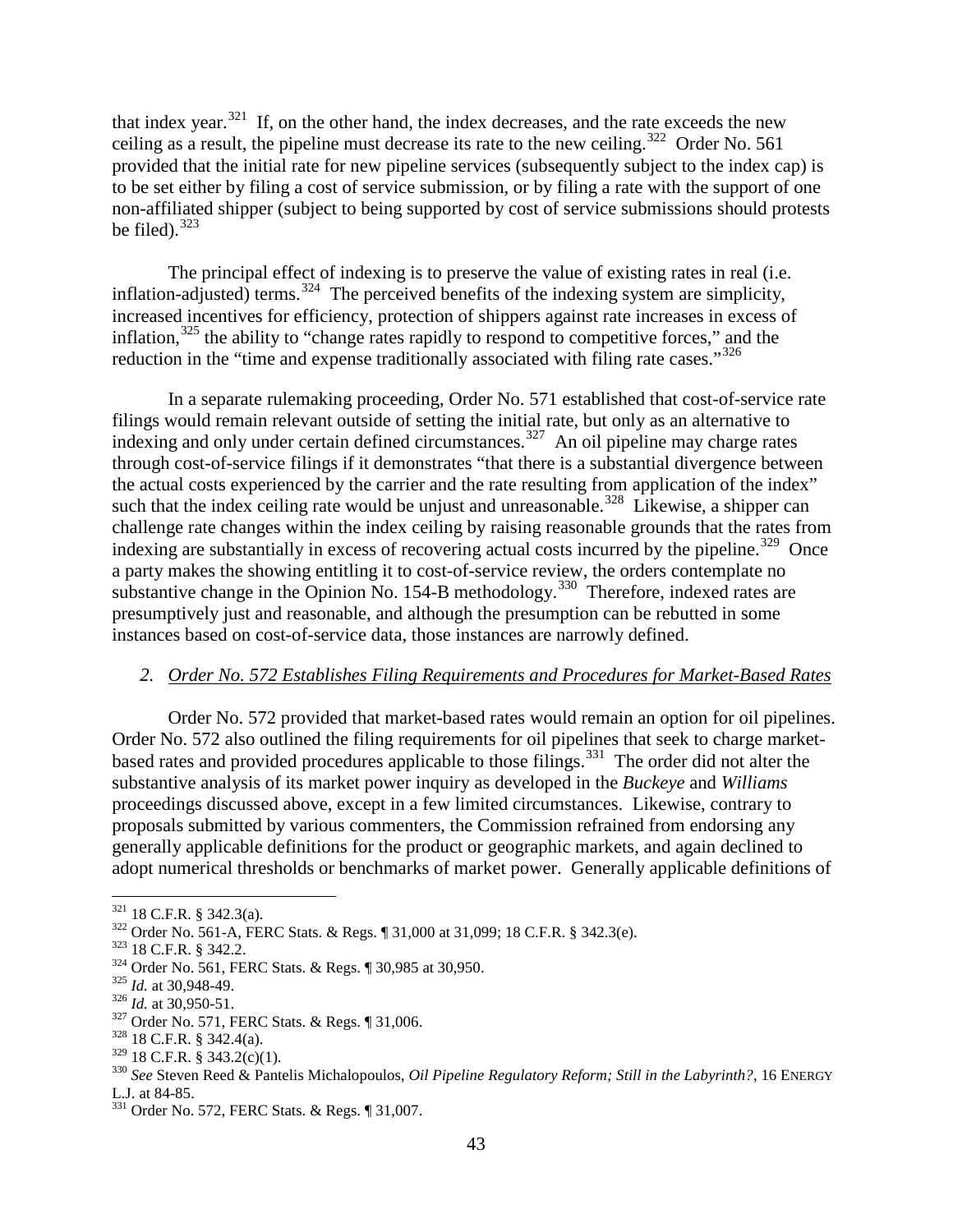the product and geographic markets and numerical benchmarks of market power would come through the adjudicatory process. Primarily, Order No. 572 outlined the information a pipeline must submit with its application for market-based rates—information which measures the pipeline's market power in its relevant markets.

First, the Commission explained why market-based ratemaking is needed. The Commission noted that market-based ratemaking comports with the "spirit" of the Energy Policy Act "by retaining a light-handed regulatory method to complement the indexing approach adopted as the generally applicable ratemaking methodology."[332](#page-2-0) In addition, market-based ratemaking "will be of use…where the oil pipeline needs the flexibility to…engage in competitive pricing in order to react to changes in market conditions....<sup>"333</sup> Therefore, marketbased rates provide an oil pipeline flexibility to change prices in response to market conditions either quicker than or in excess of the rate allowed by indexing. Further, the Commission found that market-based rate pricing would be "both efficient and just and reasonable" because when neither the buyer nor the seller have market power it is rational to assume the terms of their voluntary exchange are reasonable and the seller makes only a normal return on its investment.[334](#page-2-2) The Commission also explained that it was not adopting market-based ratemaking as the primary ratemaking methodology because it "is not generally applicable."<sup>[335](#page-2-3)</sup> Instead, the application of market-based rates is pipeline specific, and as directed in *Farmers II*, "the existence of competition or that a competitive price will be within a just and reasonable range" cannot be presumed or implied.<sup>[336](#page-2-4)</sup>

Next, the Commission explained that it was not yet adopting substantive standards, guidelines, or numerical thresholds to be used in determining whether a pipeline has market power. Several commenters requested that the Commission allow a pipeline to use the relevant BEA as the geographic market without further justification, and define the product market for refined petroleum products as "delivered pipelineable petroleum products."<sup>337</sup> Commenters also proposed certain HHI and market share numbers that would establish rebuttable or irrebuttable  $\frac{1}{2}$  screens of market power.<sup>[338](#page-2-6)</sup> The Commission rejected these requests and proposals. First, there was a lack of consensus from the participants on what those standards and thresholds should be.<sup>[339](#page-2-7)</sup> Second, the Commission believed that it still lacked the necessary experience to adopt specific definitions for the product and geographic markets or adopt thresholds for market power.<sup>340</sup> But, the Commission stated that "as more experience is gained, precedent can serve as well as presumptions to provide guidance."<sup>341</sup> This would ultimately be the case, as the Commission established in later adjudicatory proceedings a presumption in favor of BEAs as the geographic market for refined petroleum pipelines and indicated certain market power statistics that would cause it to find market power.

- <span id="page-2-2"></span>
- <span id="page-2-3"></span>
- <span id="page-2-5"></span><span id="page-2-4"></span>

<span id="page-2-1"></span><span id="page-2-0"></span><sup>&</sup>lt;sup>332</sup> *Id.* at 31,179.<br>
<sup>333</sup> *Id.* at 31,179-80.<br>
<sup>334</sup> *Id.* at 31,180.<br>
<sup>335</sup> *Id.* at 31,183.<br>
<sup>336</sup> *Id.*<br>
<sup>337</sup> Order No. 572, FERC Stats. & Regs. ¶ 31,007 at 31,185-86.<br>
<sup>338</sup> *Id.* at 31,185.<br>
<sup>339</sup> *Id.* at 31,17

<span id="page-2-6"></span>

<span id="page-2-7"></span>

<span id="page-2-9"></span><span id="page-2-8"></span>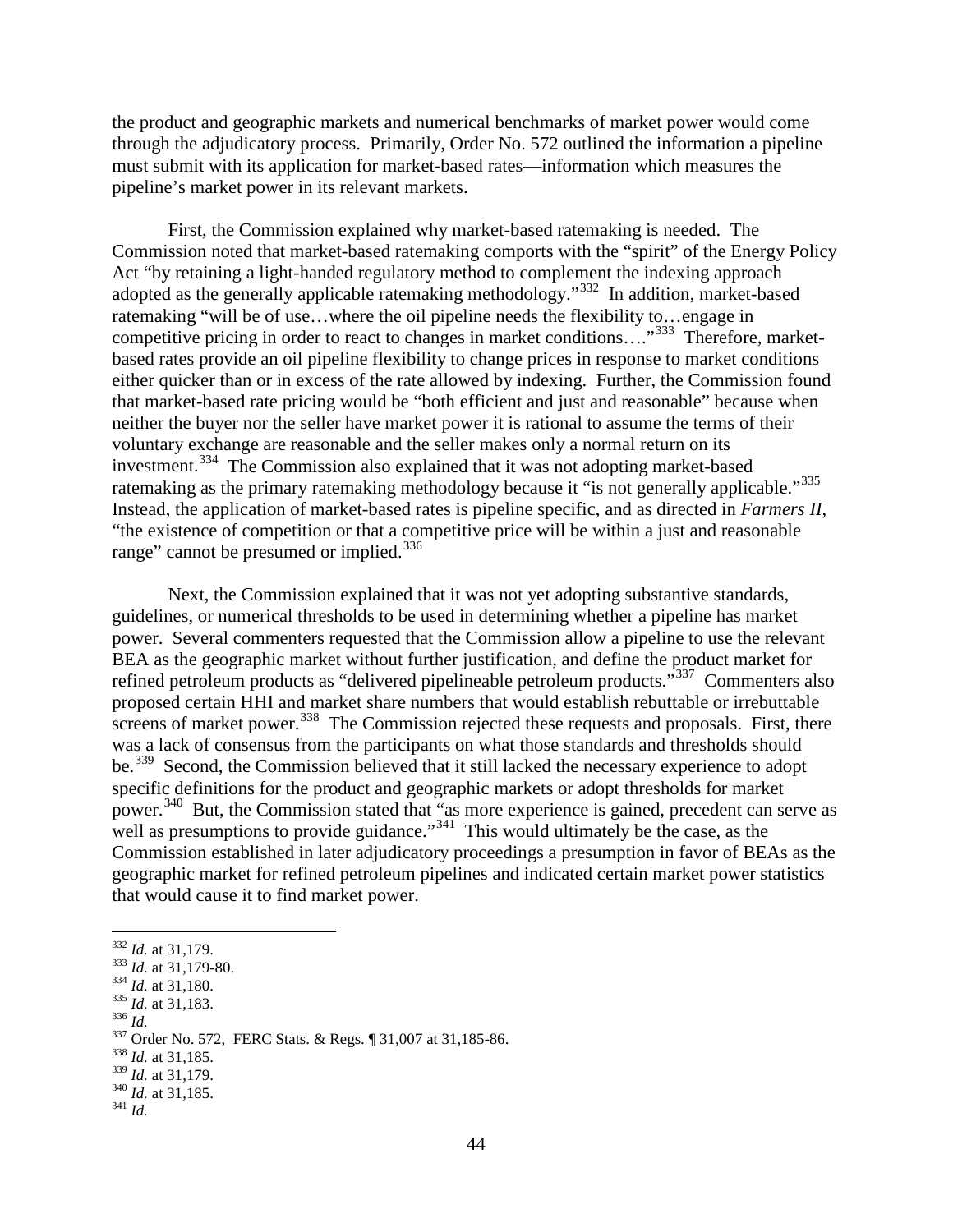Form of Lighthanded Regulation. The Commission proposed in the Notice of Proposed Rulemaking that once a lack of significant market power was established there would be no generic constraints on price levels, over their duration, nor any ongoing mechanism to monitor the rates.<sup>[342](#page-3-0)</sup> Several commenters requested that price caps and term limits be imposed on market-based rates similar to those used in *Buckeye*. [343](#page-3-1) The Commission concluded that there was no need to set generic rules constraining price or duration that would apply to all marketbased rate proceedings. [344](#page-3-2) Instead, all such issues could be considered in the context of individual cases in light of the circumstances in those matters. [345](#page-3-3)

The Commission did establish specific filing requirements applicable to requests for market-based rate authority. These specific requirements are set forth in nine required statements detailed below that the pipeline must submit along with its application for market-based rates. "The Commission is requiring the oil pipelines to essentially file the same information as the Commission has analyzed in the past in oil pipeline proceedings with respect to market power determinations."[346](#page-3-4)

Geographic Markets. Statement A requires the pipeline to "describe the geographic markets in which the carrier seeks to establish that it lacks significant market power" and "explain why the carrier's method for selecting the geographic market is appropriate."<sup>347</sup> Again, the Commission did not mandate or presume the use of BEAs as the geographic market, and required that if BEAs are used, the pipeline "must show that each BEA represents an appropriate geographic market."<sup>348</sup> It also posited that something other than a BEA could be used, such as a "given radius around [an oil pipeline's] terminals."<sup>[349](#page-3-7)</sup> The "burden will be on the oil pipeline to explain why its use of BEAs or any other definition of the geographic market is appropriate."<sup>[350](#page-3-8)</sup>

Of particular note and one of the substantive changes implemented, the Commission added the requirement that the oil pipeline include origin markets in its evidentiary presentation in addition to destination markets. Specifically, "[t]he carrier must include the origin market and the destination market related to the service for which it proposes to charge market-based rates."<sup>351</sup> "This will provide interested parties with complete information about competition at the supply and delivery ends of the pipeline system."[352](#page-3-10) The Association of Oil Pipelines contested the inclusion of origin markets because analyzing each end of point-to-point service would significantly increase the burden on oil pipelines even though there was little concern of

<span id="page-3-1"></span><span id="page-3-0"></span>

<span id="page-3-2"></span>

<span id="page-3-3"></span>

<span id="page-3-4"></span>

<span id="page-3-6"></span><span id="page-3-5"></span>

<sup>&</sup>lt;sup>342</sup> Order No. 572, FERC Stats. & Regs. ¶ 31,007 at 31,186.<br><sup>343</sup> *Id.* at 31,186-87.<br><sup>344</sup> *Id.* at 31,187.<br><sup>345</sup> *Id.*<br><sup>346</sup> *Id.*<br><sup>346</sup> *Id.*<br><sup>346</sup> *Id.*<br><sup>348</sup> Order No. 572, FERC Stats. & Regs. ¶ 31,007 at 31,188.<br><sup>34</sup>

<span id="page-3-7"></span>

<span id="page-3-9"></span><span id="page-3-8"></span>

<span id="page-3-10"></span>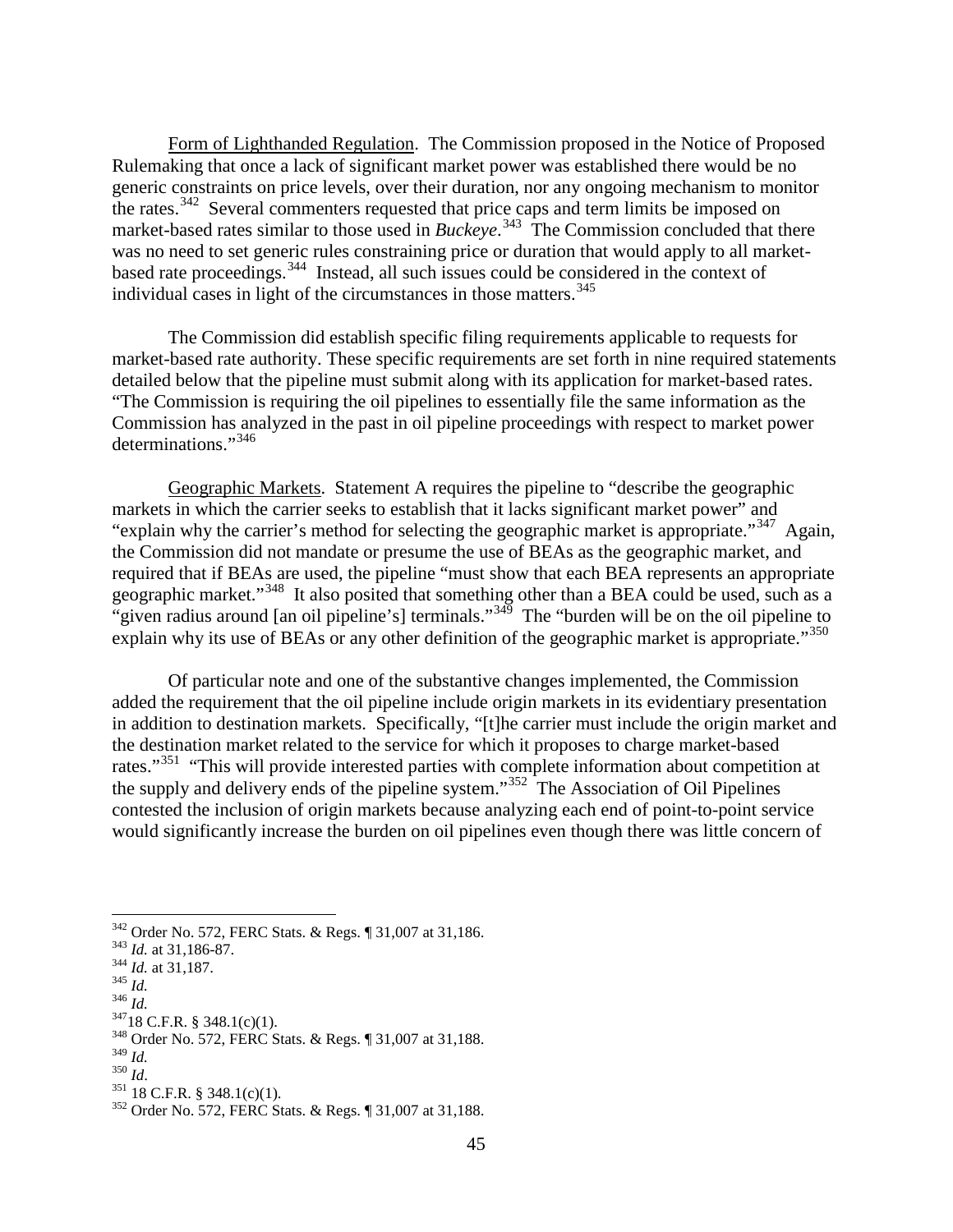monopsony power in origin markets.<sup>353</sup> The Commission, however, concluded that it was still concerned about the possibility of monopsony power.<sup>[354](#page-4-1)</sup>

In a related finding, the Commission stated that a protestant in response to an application to charge market-based rates could come forward with evidence that a point-to-point corridor approach should be used in a particular case.<sup>[355](#page-4-2)</sup> The Commission did not, however, require the oil pipeline to file a market analysis of each point-to-point corridor at the initial filing stage. [356](#page-4-3) In addition, the Commission recognized, as was done in *Williams*, that a point-to-point corridor approach may provide an inaccurate picture of market concentration and could improperly exclude competitive alternatives.<sup>[357](#page-4-4)</sup>

Product Market. Oil pipelines are required in Statement B to "identify the product market or markets for which the carrier seeks to establish that it lacks significant market power."[358](#page-4-5) The Commission reiterated that it was not requiring a specific definition of the product market, but left it to the pipeline to explain and establish the appropriateness of its proposal.<sup>[359](#page-4-6)</sup> At a minimum, however, the Commission required the product market to be distinguished between the transportation of crude oil and the transportation of refined petroleum products.[360](#page-4-7) Opening the door to revisit the finding in *Buckeye* and *Williams* that the relevant product market for refined petroleum is all pipelineable petroleum products, the Commission stated that "products transportation could be delineated by type, such as motor gasoline, distillates, or jet fuel."[361](#page-4-8) Likewise, the Commission offered that "[c]rude oil transportation could further be divided to include transportation of natural gas liquids..." for example.<sup>[362](#page-4-9)</sup>

Description of Facilities and Services. In Statement C, the pipeline "must describe the carrier's own facilities and services in the relevant markets identified in statements A and B...."<sup>[363](#page-4-10)</sup> The Commission provided that Statement C should include all pertinent data about the pipeline's facilities and services, and provided a non-exhaustive list of relevant information:

For example, without limitation, the oil pipeline would have to include data on the capacity of its facilities, on its throughput, on its receipts in its origin markets, on its deliveries in its destination markets and to its major consuming markets, and the mileage between its terminals and its major consuming markets. Data should be supplied for each commodity carried, such as jet fuel, gasoline, etc.<sup>[364](#page-4-11)</sup>

<span id="page-4-2"></span>

<span id="page-4-4"></span><span id="page-4-3"></span>

<span id="page-4-1"></span><span id="page-4-0"></span><sup>&</sup>lt;sup>353</sup> *Id.* 354 *Id.* at 31,189.<br><sup>355</sup> *Id.* at 31,188.<br><sup>356</sup> *Id.* 357 Order No. 572, FERC Stats. & Regs. ¶ 31,007 at 31,188.<br><sup>358</sup> 18 C.F.R. § 348.1(c)(2).<br><sup>359</sup> Order No. 572, FERC Stats. & Regs. ¶ 31,007 at 31,189.

<span id="page-4-5"></span>

<span id="page-4-9"></span>

<span id="page-4-11"></span><span id="page-4-10"></span>

<span id="page-4-8"></span><span id="page-4-7"></span><span id="page-4-6"></span><sup>360</sup> *Id.*<br>
361 *Id.*<br>
362 *Id.*<br>
363 18 C.F.R. § 348.1(c)(3).<br>
364 Order No. 572, FERC Stats. & Regs. ¶ 31,007 at 31,190-91.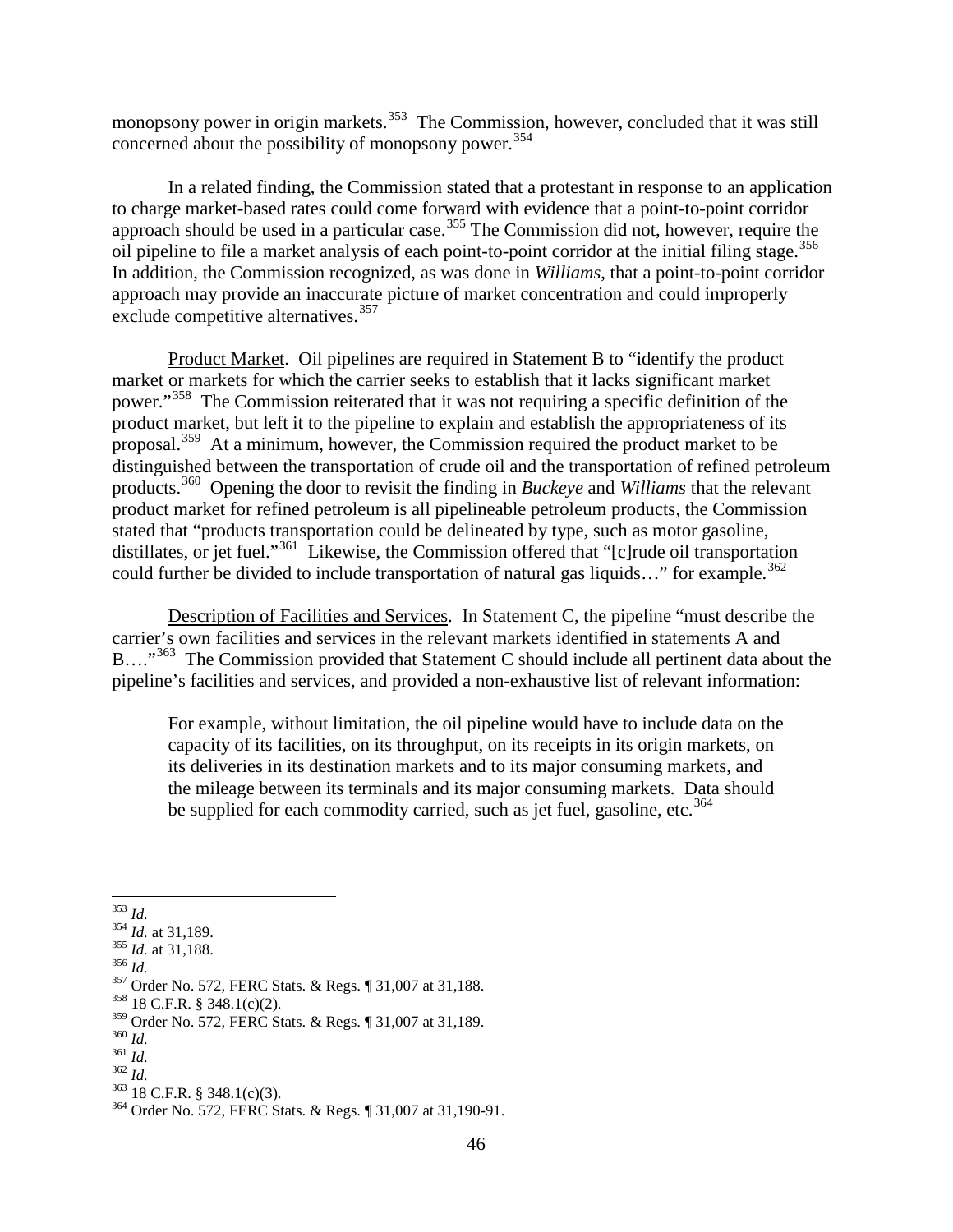Similarly, in Statement F, the oil pipeline is required to submit maps showing the details of its transportation facilities, terminals, and markets, along with the location of any proposed transportation alternatives.<sup>[365](#page-5-0)</sup>

Alternative Sources of Transportation. In Statement D, the pipeline "must describe available transportation alternatives in competition with the carrier in the relevant markets and other competition constraining the carrier's rates in those markets."[366](#page-5-1) To the extent available, the pipeline must include "data similar to that provided for its own facilities and services in Statement C, including cost and mileage data in specific reference to the oil pipeline's terminals and major consuming markets."<sup>[367](#page-5-2)</sup> The Commission noted that possible transportation alternatives would include "[o]ther pipelines, including private pipelines and those passing through the geographic market but without terminals, pipelines passing near the geographic market, barges, trucks, and refineries within the geographic market."<sup>[368](#page-5-3)</sup>

In assessing possible alternatives, the Commission implied that a cost comparison between the applicant pipeline and alternatives based on delivered product price as opposed to just the transportation rate component of the product price would most likely be necessary:

Under the ICA, the Commission regulates the transportation of oil by pipeline. In a market power analysis, the Commission must determine the oil pipeline's ability to exercise market power over this transportation service. However, a market power analysis in general cannot be made solely in the context of transportation rates. Where competitive alternatives constrain the applicant's ability to raise transport prices, the effect of such constraints are ultimately reflected in the price of the commodity transported. Hence, the delivered commodity price (relevant product price plus transportation charges) generally will be the relevant price to be analyzed for making a comparison of the alternatives to a pipeline's services. However, in some instances such as for origin markets or crude oil pipelines, it may be appropriate to make a case based only on transportation rates. A pipeline may elect to file such a case and a protestant may argue that such a case is appropriate. $369$ 

In Statement E, the oil pipeline "must describe potential competition in the relevant markets. To the extent available, the statement must include data about the potential competitors, including their costs, and their distance in miles from the carrier's terminals and major consuming markets."[370](#page-5-5)

Market Concentration and Market Share. Statement G requires the pipeline to "set forth the calculation of the market concentration of the relevant markets using the Herfindahl-Hirschman Index."<sup>[371](#page-5-6)</sup> The HHI calculation "must include the oil pipeline and the competitive

<span id="page-5-1"></span>

<span id="page-5-0"></span><sup>&</sup>lt;sup>365</sup> *Id.* at 31,192; *see also* 18 C.F.R. § 348.1(c)(6).<br><sup>366</sup> 18 C.F.R. § 348.1(c)(4).<br><sup>367</sup> Order No. 572, FERC Stats. & Regs. ¶ 31,007 at 31,191.<br><sup>368</sup> *Id.* at 31,189.

<span id="page-5-3"></span><span id="page-5-2"></span>

<span id="page-5-5"></span><span id="page-5-4"></span><sup>&</sup>lt;sup>370</sup> 18 C.F.R. § 348.1(c)(5).<br><sup>371</sup> 18 C.F.R. § 348.1(c)(7).

<span id="page-5-6"></span>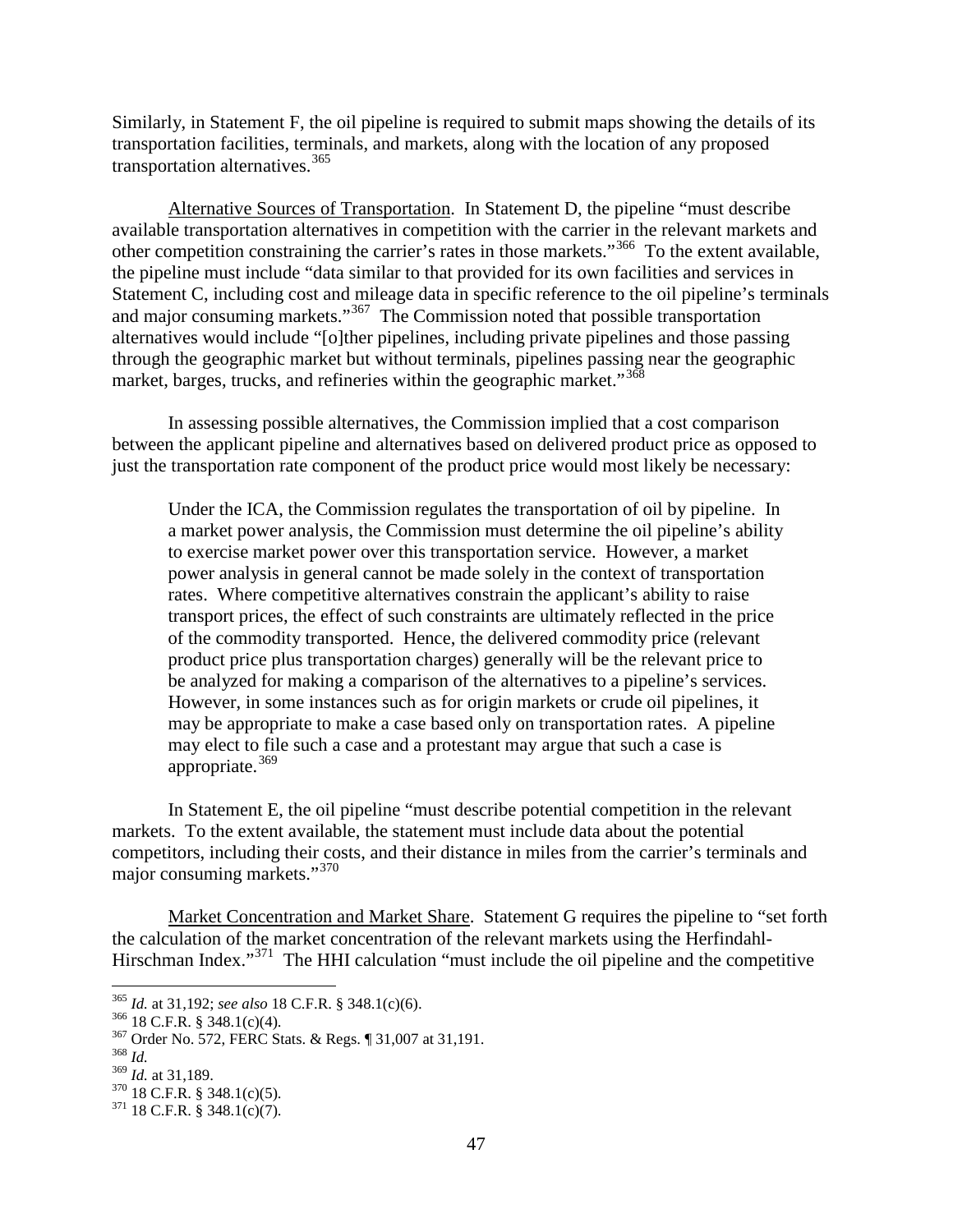alternatives set forth in Statements D and E" and the "burden is on the oil pipeline to justify the individual market shares used in calculating the HHIs."<sup>[372](#page-6-0)</sup>

Statement G also requires the pipeline to set forth its market share in the relevant markets.<sup>373</sup> The Commission requires the pipeline to submit market share statistics that provide both actual delivery and capacity information found favorable in the *Williams* proceeding. Therefore, the market share calculation must be "based on [the applicant pipeline's] receipts in its origin markets and its deliveries in its destination markets" if the HHIs are not based on actual receipts and deliveries, but some other factor like capacity shares.<sup>[374](#page-6-2)</sup> "For example, if the destination HHIs are based on capacity determined market shares, the oil pipeline would have to submit a calculation showing its share of the market based on deliveries in the respective destination markets."<sup>375</sup>

Statement G "must also set forth the calculation of other market power measures relied on by the carrier."<sup>[376](#page-6-4)</sup> In conformance with the presumption of competiveness from significant and expandable waterborne alternatives found in *Williams*, Opinion No. 391-A, the Commission stated this could include "evidence about water transportation as an indication that the oil pipeline lacks significant market power."[377](#page-6-5)

Excess Capacity, Competition from Vertically Integrated Companies, Buyer Power, and Profitability. Statement H requires the pipeline to "describe any other factors that bear on the issue of whether the carrier lacks significant market power in the relevant markets."<sup>378</sup> As nonexclusive examples, the Commission cited excess capacity, competition with vertically integrated companies, the pipeline's profitability, and buyer power.<sup>[379](#page-6-7)</sup>

Proposed Testimony and Procedural Requirements. The Commission also adopted certain procedural requirements in connection with market-based rate applications. Statement I requires the pipeline to "include the proposed testimony in support of the application" that will serve "as the carrier's case-in-chief, if the Commission sets the application for hearing."<sup>[380](#page-6-8)</sup> Protests must be submitted within sixty days after the application is filed setting forth detailed grounds for opposing an application.<sup>[381](#page-6-9)</sup> This includes "responding to [the pipeline's] statement of position and information, and, if the protestant desires, presenting information of its own pursuant to Statements A-I."[382](#page-6-10) Neither the pipeline's application, nor the protests, will have the benefit of any discovery. "The Commission believes that the oil pipeline and the protestants

<span id="page-6-2"></span>

<span id="page-6-1"></span><span id="page-6-0"></span><sup>&</sup>lt;sup>372</sup> Order No. 572, FERC Stats. & Regs. ¶ 31,007 at 31,192.<br><sup>373</sup> 18 C.F.R. § 348.1(c)(7).<br><sup>374</sup> Order No. 572, FERC Stats. & Regs. ¶ 31,007 at 31,192.<br><sup>375</sup> I8 C.F.R. § 348.1(c)(7).<br><sup>377</sup> Order No. 572, FERC Stats. & Re

<span id="page-6-3"></span>

<span id="page-6-4"></span>

<span id="page-6-5"></span>

<span id="page-6-6"></span>

<span id="page-6-9"></span><span id="page-6-8"></span><span id="page-6-7"></span><sup>&</sup>lt;sup>380</sup> 18 C.F.R. § 348.1(c)(9).<br><sup>381</sup> Order No. 572, FERC Stats. & Regs. ¶ 31,007 at 31,194; *see also* 18 C.F.R. § 348.2(g)-(h).<br><sup>382</sup> Order No. 572, FERC Stats. & Regs. ¶ 31,007 at 31,194; *see also* 18 C.F.R. § 348.2(g)-

<span id="page-6-10"></span>